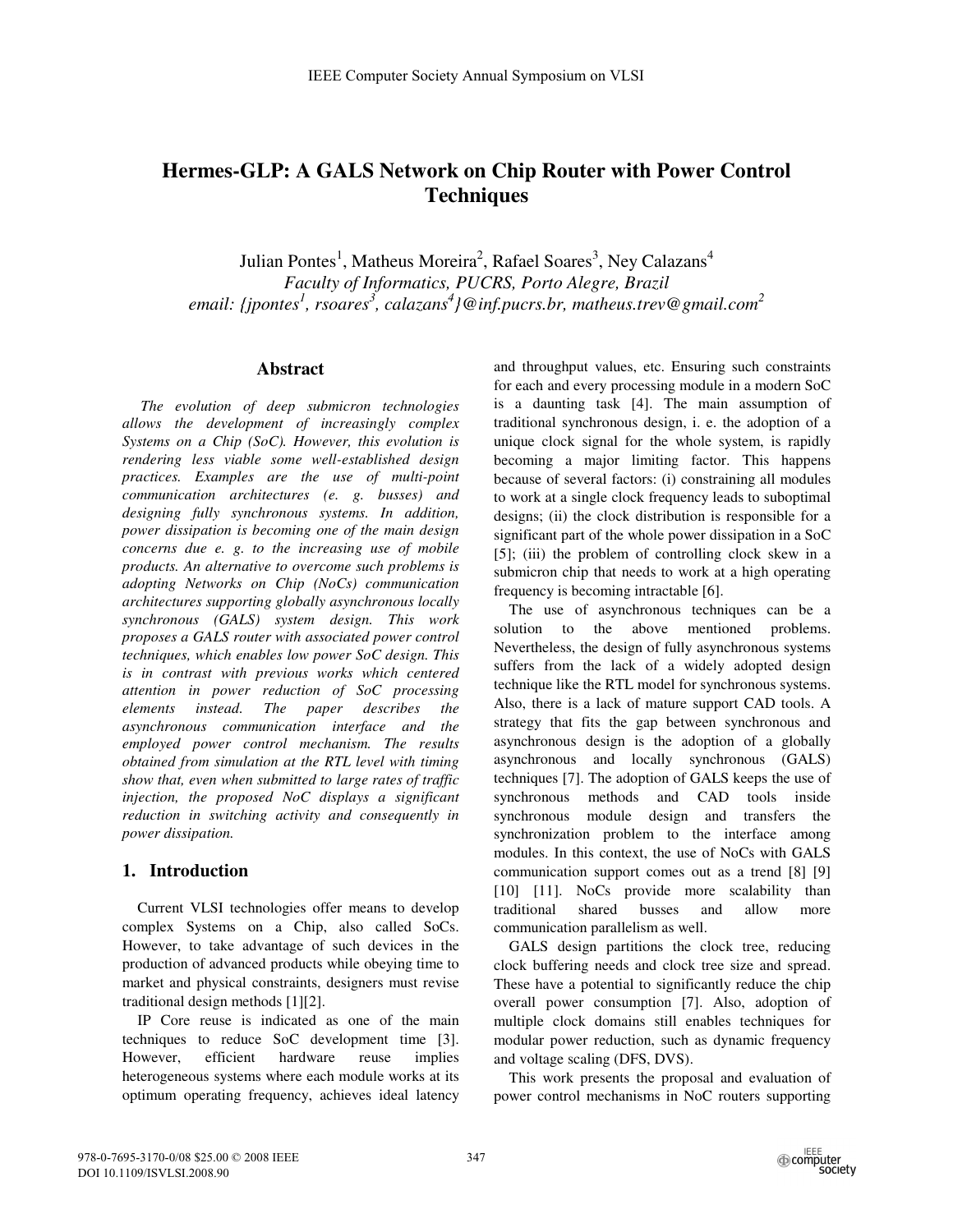GALS systems. This mechanism dynamically adapts the operating conditions of routers in response to communication requirements.

 The remainder of the paper contains five Sections. Section 2 reviews NoCs supporting GALS design and NoC proposals providing power control features. Section 3 presents the architecture of two GALS routers, with their synchronization strategy and power control mechanisms. Finally, Sections 4, 5 and 0 respectively present experimental results, comparisons and conclusions.

# **2. Related Work**

In this work, asynchronous communication supposes two synchronous modules with unrelated clocks or clocks with the same frequency but with unrelated phases. The last case is called a *mesochronous* (sub- )system. Two modules communicating asynchronously need that a synchronizing interface be interposed between them, what is called here an *asynchronous interface*. Thus, asynchronous interfaces are critical components for overall GALS systems performance [12].

Several NoC proposals to support the GALS paradigm are present in the literature. These proposals can be classified according to the router implementation or according to the relative position of asynchronous interfaces w. r. t. routers and IP Cores.

In NoCs employing synchronous routers, each router may have its own independent clock or the clock signal can be shared by all routers. In this case router and IP Core are either asynchronous [10] or mesochronous.

Kim et al. [10] present a synchronous NoC with asynchronous interfaces between the router and its local IP Core(s). The advantage of the approach is to decouple IP Core and router operating frequencies, but the clock tree can still spread along the whole chip.

The DSPIN NoC [14] employs synchronous routers with bi-synchronous FIFOs for the communication between each pair of routers and between a router and an IP Core. In the first case, the FIFO is designed for mesochronous communication, while in the second case it is designed to allow communication between unrelated clock domains

Bjerregaard et al. [15] present the architecture of a mesochronous NoC. The asynchronous interface employs a four phase handshake protocol.

NoCs implemented with asynchronous routers are another possibility to develop GALS systems [8] [11]. Since such routers have no clock signal, the dynamic power dissipation can be reduced. However, since asynchronous circuits may present important area overheads, its static power may increase the overall dissipated power in the NOC.

Although the above NoCs enable the construction of GALS systems, their proposal do not comprise any power control mechanisms on the NoC communication architecture.

Hsu et al. [16] present a frequency scaling low power mechanism, FSLP, to control the power dissipation of a SOC that uses a NoC as communication architecture. However, the power control mechanism is applied to IP Cores connected to the NoC and not to routers. The scheme controls the frequency of the IP Core depending on measured and required communication rates.

Simunic et al. [17] also propose a control system to determine the operating frequency of IP Cores connected to a NoC. The system uses power and QoS requirements to determine the best frequency for IP Cores.

Worm et al. [18] present a self calibrating mechanism to control the DVS in a NoC aiming a tolerable *bit error rate*. The proposed mechanism uses a module to detect the error and request retransmission. This mechanism can generate a large latency, due to retransmission, thus violating the communication QoS requirements.

Ogras et al. [19] propose a method for partitioning a NoC-based GALS SoC. The objective is to define voltage and frequency islands (VFIs). The flow creates clusters composed by routers and IPs operating at a same frequency and voltage. Within each island, power can be reduced and controlled through the use of DVS. The communication between islands uses interfaces to cross the frequency-voltage domain. The islands are defined and fixed at design time.

This work differs from the mentioned above due to the capacity to create frequency islands at run time based on message priorities. The power control mechanism is quite simple and implies low area overhead.

# **3. Router Architecture**

This Section describes the Hermes GALS and the Hermes GALS Low Power NoC routers (Hermes-G and Hermes-GLP). Both routers are adaptations of the synchronous Hermes router [20]. Hermes-G and Hermes-GLP NoCs built with the respective routers have a 2D mesh topology, employ XY routing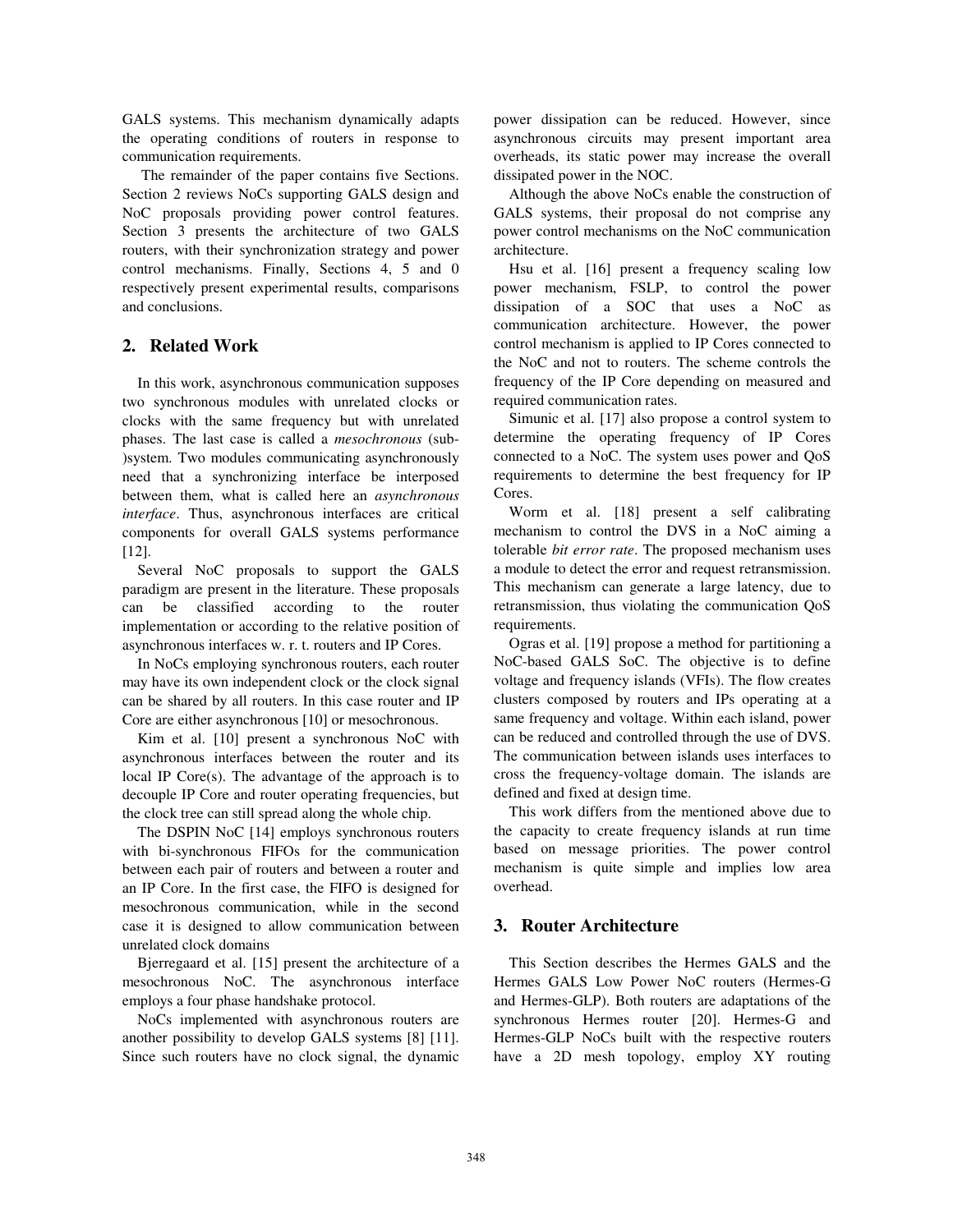algorithm and use wormhole packet switching. Fig. 1 shows the general structure of a 3x3 Hermes NoC, where each router has an associated XY address. The detail shows the wire structure of a unidirectional link.



**Fig. 1 Hermes 3x3 2D mesh NoC. Numbers are routers, IP are IP cores.** 

#### **The Hermes-G Router**

To obtain the Hermes-G router, the original Hermes router had its input buffer structure modified, to allow the routing to provide communication among modules operating at distinct frequencies. The bi-synchronous FIFO proposed in [13] substitutes the original synchronous FIFO. The ability to enable data writing and reading in one single clock cycle motivated the choice of a bi-synchronous FIFO.

Fig. 2 describes the structure of the bi-synchronous FIFO. The FIFO implementation uses two pointers, one defining the next writing position and another defining the next reading position. The FIFO state is either full or empty when both pointers refer to the same address. Thus, it is necessary to compare the pointers. Although this procedure is trivial in synchronous circuits, it implies some complexity in asynchronous devices as the bi-synchronous FIFO, because the pointers are generated by different clocks. The usual solution to solve this problem is to transfer and synchronize the writing pointer with the receiver clock domain which generates the empty signal, and *mutatis mutandis* for the full signal.

Pointer exchanging can be accomplished using synchronizers or clock stretching [12]. However, adding a handshake protocol to control the pointer exchanging implies additional latency in the FIFO. Cummings [13] presents an elegant solution to pointer exchanging using synchronizers. The addresses are translated to Gray code which guarantees that consecutive addresses are at a Hamming distance of 1. In this way, the metastability problem is confined to a single bit and synchronizers can be employed without handshake. In Fig. 2, *wptr* represents the writing pointer and *rptr* the reading pointer and they are used for pointer exchange. In this FIFO, if synchronization fails the only consequence is the premature generation of empty or full signals, but there is no data loss or corruption.



**Fig. 2 - Structure of a bi-synchronous FIFO.** 

The Hermes-G NoC may have a bi-synchronous FIFO in each router input port or just in ports connecting routers. These approaches allow each router to work with its own clock source or sharing a clock with its local IP core. To let the IP core connected to a router to work with a clock distinct from that of its router, a FIFO must also be inserted in the IP core Network Interface input port.

#### **The Hermes-GLP Router**

The Hermes-GLP router employs the same synchronization schemes developed for the Hermes-G router, but additionally allows the use of clock gating and dynamic frequency scaling.

The clock gating mechanism consists in disabling the clock of idle modules of the system [21]. This mechanism can be applied at different granularities. Hermes-GLP applies the mechanism at the router level. A router is considered idle when all of its ports are idle, meaning that none of these has any data to transmit. To implement clock gating, a clock control module was added in the router design. This module receives a signal from each input port and updates the respective port state accordingly. When all ports report no data to transmit, the clock control disables the router clock input. The router remains in this state until a writing operation is made in one or more of its input port, setting the port to transmitting state. This system is possible due to the fact that the each port have its own writing clock signal, but all ports share the same reading clock signal, used internally by the router.

As for the DFS mechanism, it was implemented using a simple glitch-free dynamic clock switching between two or more clocks. More elaborated clock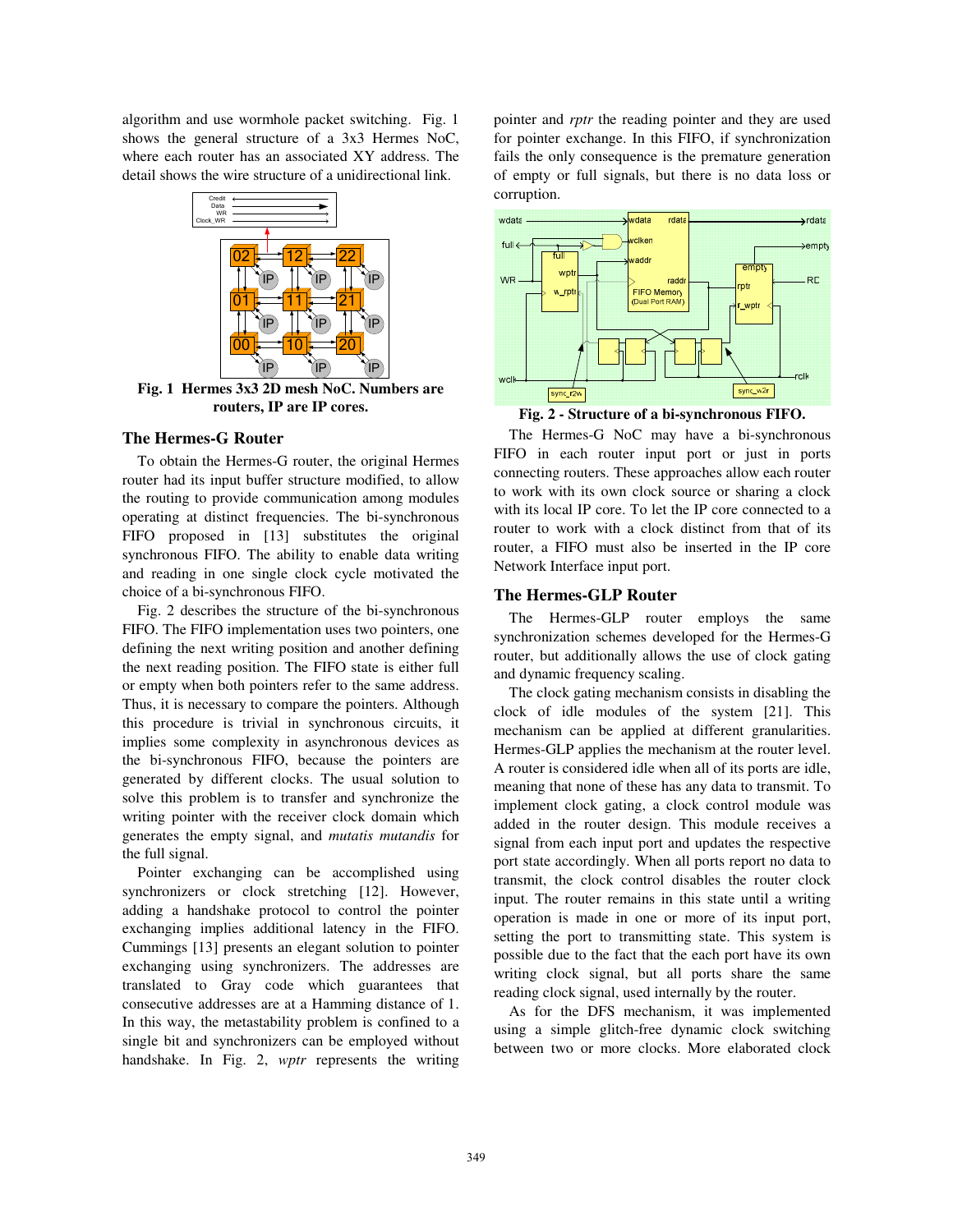scaling techniques could be used as well.

The use of DFS allows the self calibration of router operating frequency based on expressed communication requirements. Routers involved in a high priority communication operate at a higher frequency than routers involved in low priority communication.

To enable dynamic router configuration, each packet carries its own priority in a sideband signal. This signal is routed along with the packet. Each router receives a set of *n* priority signals, where *n* is the total number of ports in each router, and computes the greatest indicated priority, selecting the best operation frequency based on the result. In this way, latency constraints for all packets is more easily achievable, while providing a simple power control mechanism that requires small area overhead in routers.

Fig. 3 illustrates a Hermes-GLP clock control module structure. Signals *sel\_clk\_in* at input ports are used to control the DFS and are each routed to the output signal *sel\_clk\_out* of some output port along with the packet. Signals *Port\_State* indicate the state of each port and are used to control clock gating. These signals are used either to decide which *sel\_clock\_in* is used to choose the current router clock, or to perform clock switching. Only active ports are considered to determine the router clock frequency.





Fig. 4 shows an example of dynamic clock determination for two concurrent communication flows with different priorities. In the first step (a), the NoC starts with a low priority flow established. In (b), a higher priority flow starts, forcing the routers in its path to work at a higher frequency. Routers that belong to both communication paths are configured to the higher frequency, to meet the most stringent flow requirement. In (c), the maximum frequency flow finished first, which sets router 11 back to a lower frequency and stops routers 21 and 01. When the first flow ends in (d) all routers reach an idle state and all clock routers are stopped.



**Fig. 4 – Example of dynamic clock determination and clock gating. The darker the router, the higher is its operating frequency.** 

#### **4. Switching and Power Analysis**

The average power dissipated in a synchronous system can be expressed, according to Najm [22], as:

$$
(1) \ \ P_{av} = \frac{1}{2T_c} V_{dd}^2 \sum_{i=1}^n C_i P_t(x_i) \, .
$$

Here, Tc is the clock period, Ci is the total capacitance of node  $x_i$ ,  $P_t(x_i)$  is the probability of transition occurrence at the gate output, also called switching activity and *n* is the number of logic gates or cells in the circuit [22]. According to Equation 1, dynamic power of a synchronous module is directly related to the module operating frequency. This relation is the basis that allows estimating power dissipation by computing the average *activation rate* of routers on the Hermes-GLP NoC. These are compared to the activation rate of Hermes-G. A router working at its maximum operation frequency is considered to have an activation rate of 100%. Routers operating at lower frequencies present activation rates proportional to the maximum available clock frequency and routers where the clock is stopped have an activation rate of 0%. The activation rate of a router is described as a function of its state. If at a time *t* a router *x* works at  $F_{op}(t)$ , then its activation rate is expressed by:

$$
(2) A_x(t) = \frac{F_{op}(t)}{F_{max}}
$$

The analysis of the Hermes-GLP activation rate was made based on simulation. To determine the operating state of each router, SystemC code was written and employed to monitor when the router has its clock stopped. When this is not the case, the code considers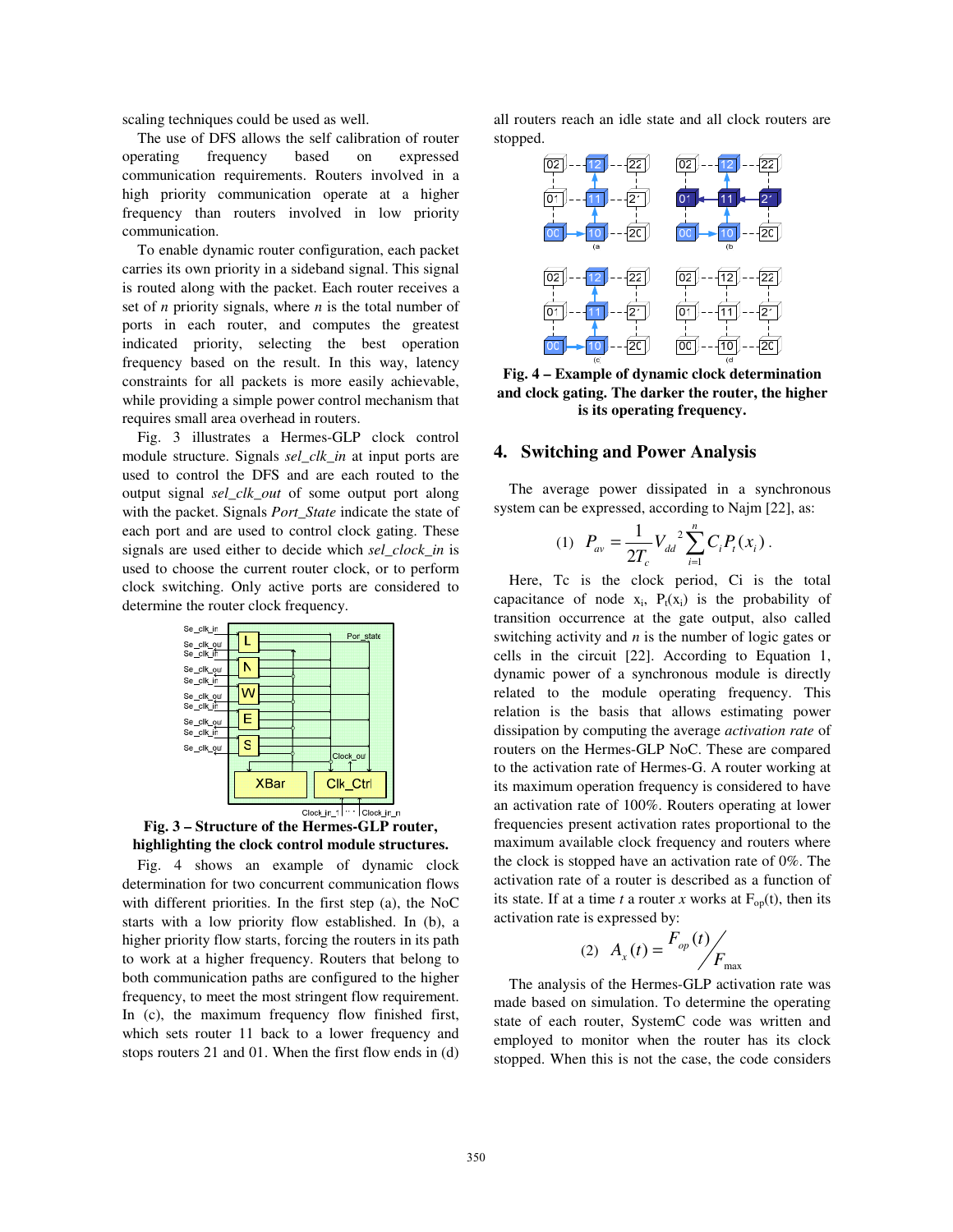

**Fig. 5 - Average activation rate of each router for flow of Table 1, with insertion rates varying between 5% and 100%.** 

in which frequency level the router is operating. This is computed at fixed intervals of 1 ns each. The state of each router is registered in a text file. These data are used to verify the average activation rate of each router, employing Equation 3 (a):

(a) 
$$
A_{AV}(n) = \frac{\sum_{i=0}^{n} A_x(i)}{n}
$$
 (b)  $A_{NoC} = \frac{\sum_{k=1}^{r} A_{av}(k)}{r}$ 

where *n* represents the number of times a SystemC monitor code extracted the router state. The average activation rate of the NoC can be described as the average of the average rates for each router, as shown in Equation 3 (b), where *r* represents the number of routers.

## **5. Results**

This Section presents some results from the simulation of test scenarios employed to validate the functionality of the Hermes-GLP NoC. The test set allows evaluating the potential to reduce the router activation rate, a parameter directly related in the previous Section to power dissipation.

The employed simulation scenario is presented in Table 1, where a traffic comprise always a pair of IP cores exchanging.

**Table 1. Simulated producer-consumer pair \*(NoC Address/Operation Frequency).** 

| <b>Traffic</b> | Sender*   | Receiver* | <b>Priority</b> |
|----------------|-----------|-----------|-----------------|
| Т1             | 02/200MHz | 20/170MHz | High            |
| <b>T2</b>      | 22/120MHz | 00/150MHz | High            |
| <b>T3</b>      | 12/90MHz  | 21/70MHz  | Low             |
| <b>T4</b>      | 20/170MHz | 12/90MHz  | Low             |
| <b>T5</b>      | 01/50MHz  | 11/180MHz | Low             |
| Т6             | 21/70MHz  | 02/200MHz | Low             |

Routers in this study case can switch between one of two clock sources, 200 MHz and 100 MHz. Message

priorities were defined as a function of the operating frequency of the IP cores involved in communication. Thus, if the minimum between (Sender Frequency, Receiver Frequency)  $> 100$ MHz the priority is set to High, else it is set to Low. A High priority flow makes the router work at 200 MHz, while a Low priority flow makes the router work at 100 MHz, if there is no other High priority flow passing through the same router.

Fig. 5 depicts example values for the average activation rate of each router for flow of Table 1. The results show that even when the insertion rate (time percentage spend by IPCore in the communication process) presents a high value, Hermes-GLP displays a significant reduction in activation rate when compared to the fixed 100% rate Hermes-G router.

Fig. 6 depicts the comparison of the average packet latency for flow of Table 1 in the Hermes-G and Hermes-GLP when a 90% insertion rate is applied. It is possible to notice that the Hermes-GLP does not introduce significant additional latency when compared to Hermes-G.



#### **6. Conclusions**

Hermes-GLP is a NoC developed to reduce power in SoCs. It is based on a simple DFS mechanism that